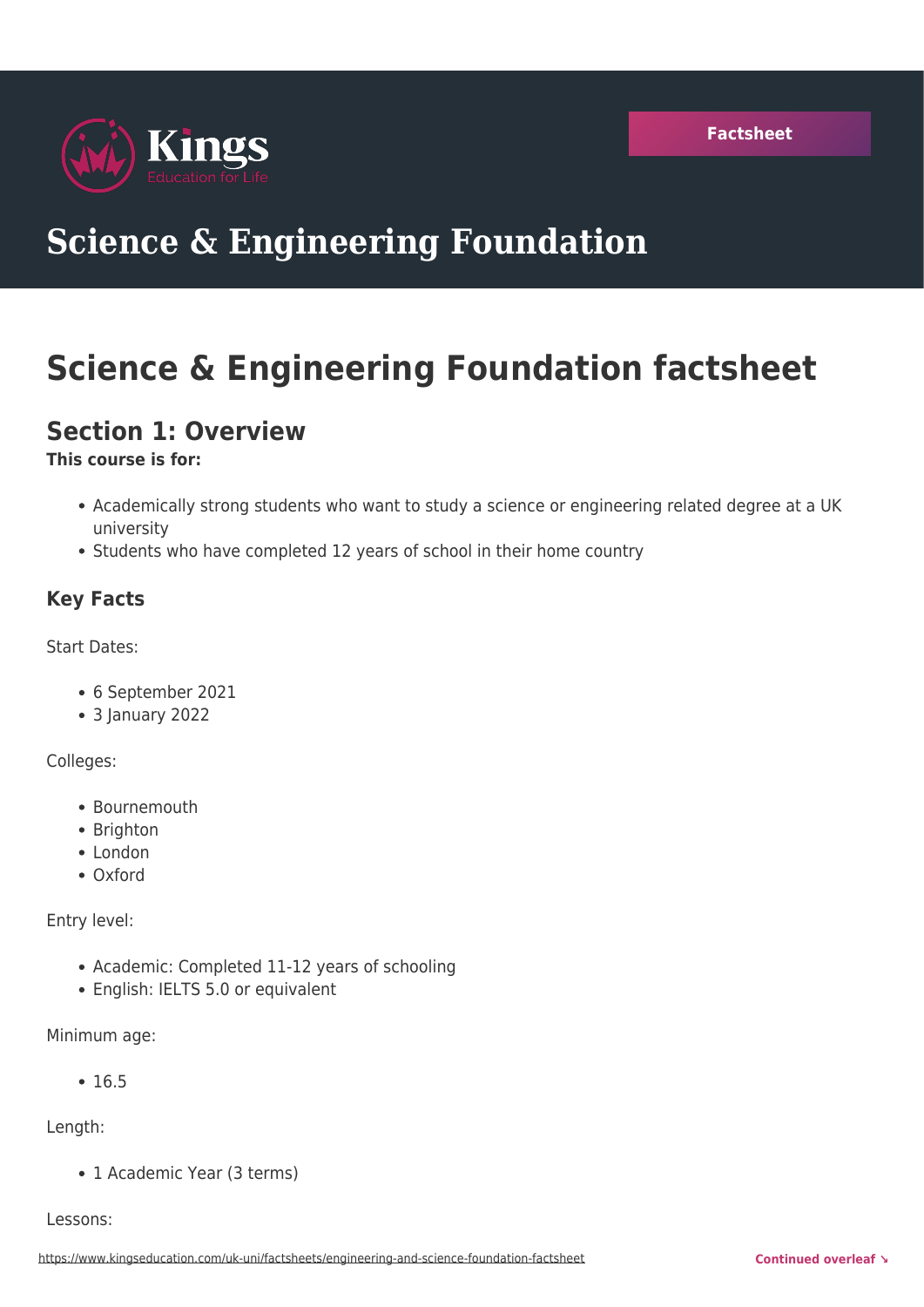Average 21 hours per week (plus homework and private study)

Class size:

 $8 - 12$ 

#### **Learning outcomes**

- Gain UK national university entrance qualification
- Raise English to university level
- Develop study skills required at degree level
- Develop specialist subject expertise

# **Section 2: Science & Engineering Foundation at Kings Exceptionally small classes**

- There are only 8 to 12 students per class at Kings.
- This means plenty of one-to-one contact with your teacher.

### **Practical, real-life experience**

You find that your learning come alive on the Science and Engineering Foundation.

Educational visits are built into the structure of the programme.

Recent visits have included:

- Google Science Fair
- Oxford University laboratory visit
- The Royal Society Summer Science exhibition
- BMW Factory
- Big Bang London
- The Engineer and Science Show

# **Section 3: Course structure and content**

#### **Core subjects**

These give you the vital platform you need to acquire subject specific knowledge and will be taught across the whole academic year.

- Communications and Study Skills
- Data Handling and Information Technology

#### **Science and Engineering modules**

#### **Maths (compulsory)**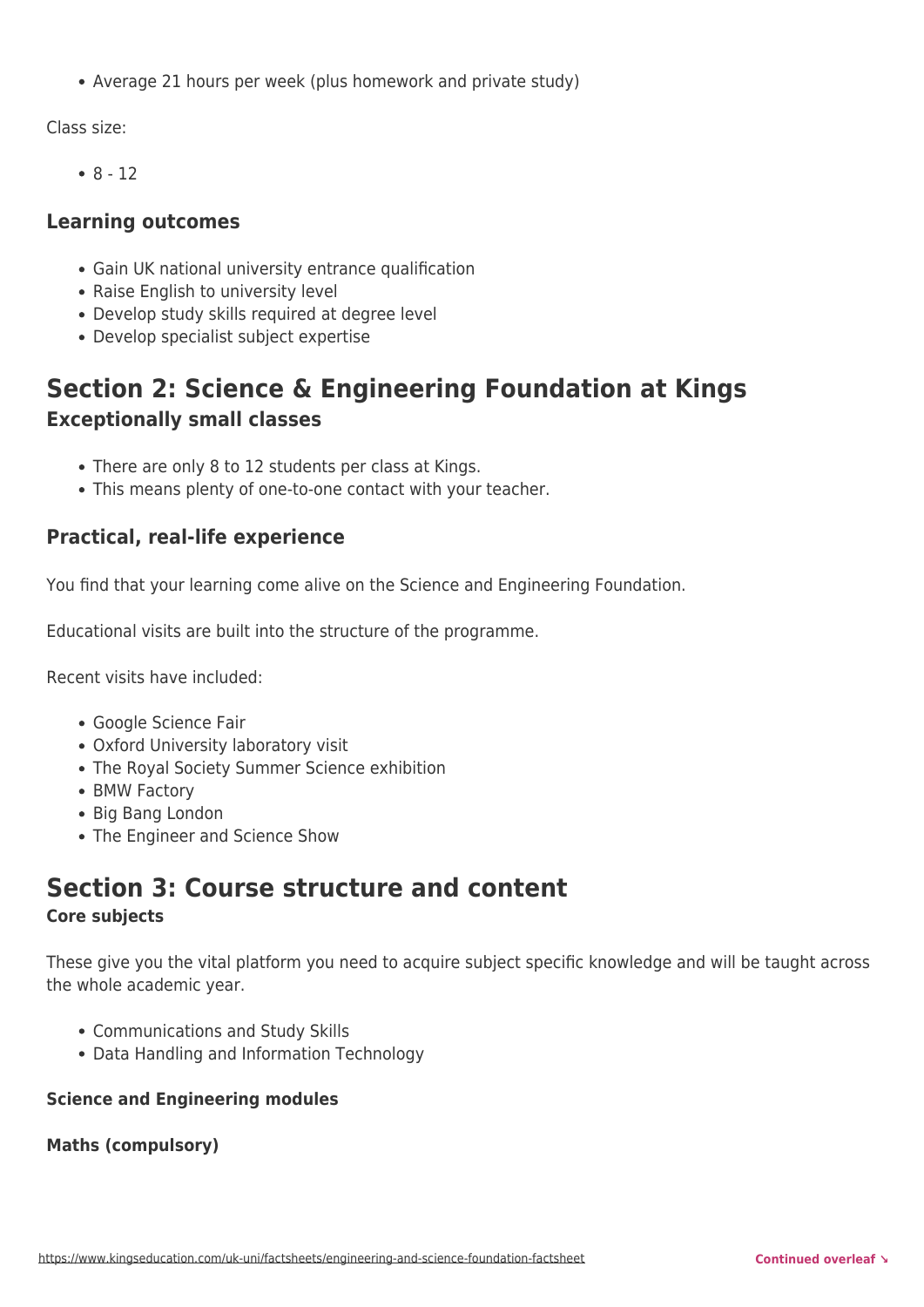#### **Term 1**

- Basic Algebra and Quadratic Functions
- Equations and Inequalities
- Coordinate Geometry
- Curve Sketching
- Binomial Theorem
- More Algebra and Functions
- Graphs of Trigonometric Functions
- Sequences and Series
- Trigonometric Identities and Equations
- Vectors

#### **Term 2**

- Differentiation 1
- Integration 1
- Exponential and Logarithmic Functions
- Algebraic Functions and Partial Fractions
- Sequences and Series
- Radian Measure

#### **Term 3**

- Trigonometry
- Further Trigonometric Identities
- Differentiation 2
- Integration 2

#### **Mechanics in Term 3**

- Modelling
- Constant acceleration
- Forces and Motion
- Variable acceleration
- Moments
- Forces and friction
- Application of forces

#### **Additional modules (elective)**

Depending on your intended degree, choose three from:

- Biology
- Chemistry
- Physics
- Further Maths

## **Sample Timetable Sample academic calendar (2021-2022)**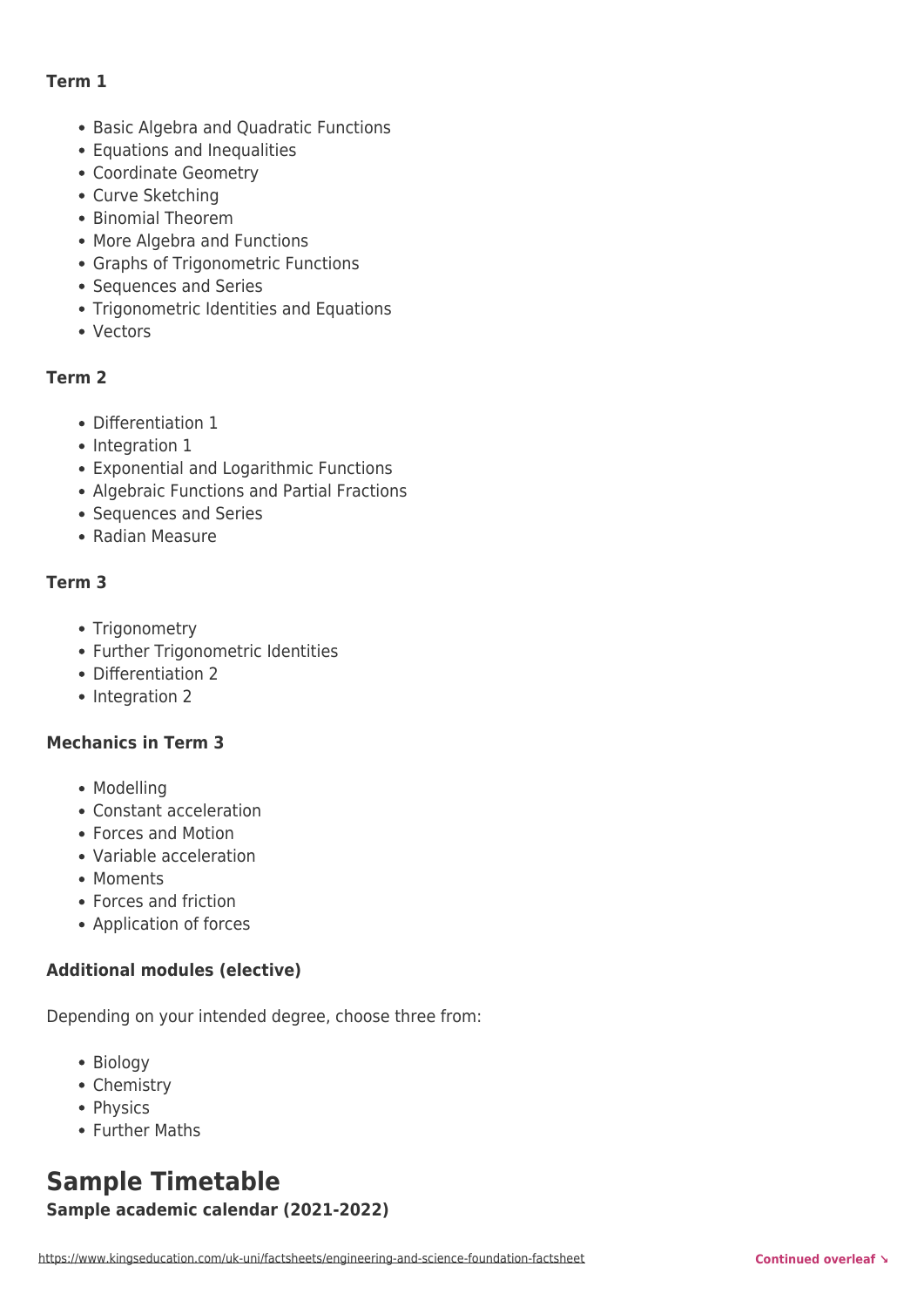## **Year 1**

September

**October** 

November

December

January

- 6th: term starts
- 18th-22nd half term
- **Progress tests**
- University fairs and talks
- 10th: term ends
- **End of term exams**
- 3rd: term starts
- 15th: UCAS deadline

Febuary

March

April

May

June

- 10th-11th half term
- **Progress tests**
- 18th: term ends
- **Mock exams**
- 4th: term stats
- **Progress tests**
- **Final exams**
- 10th: term ends